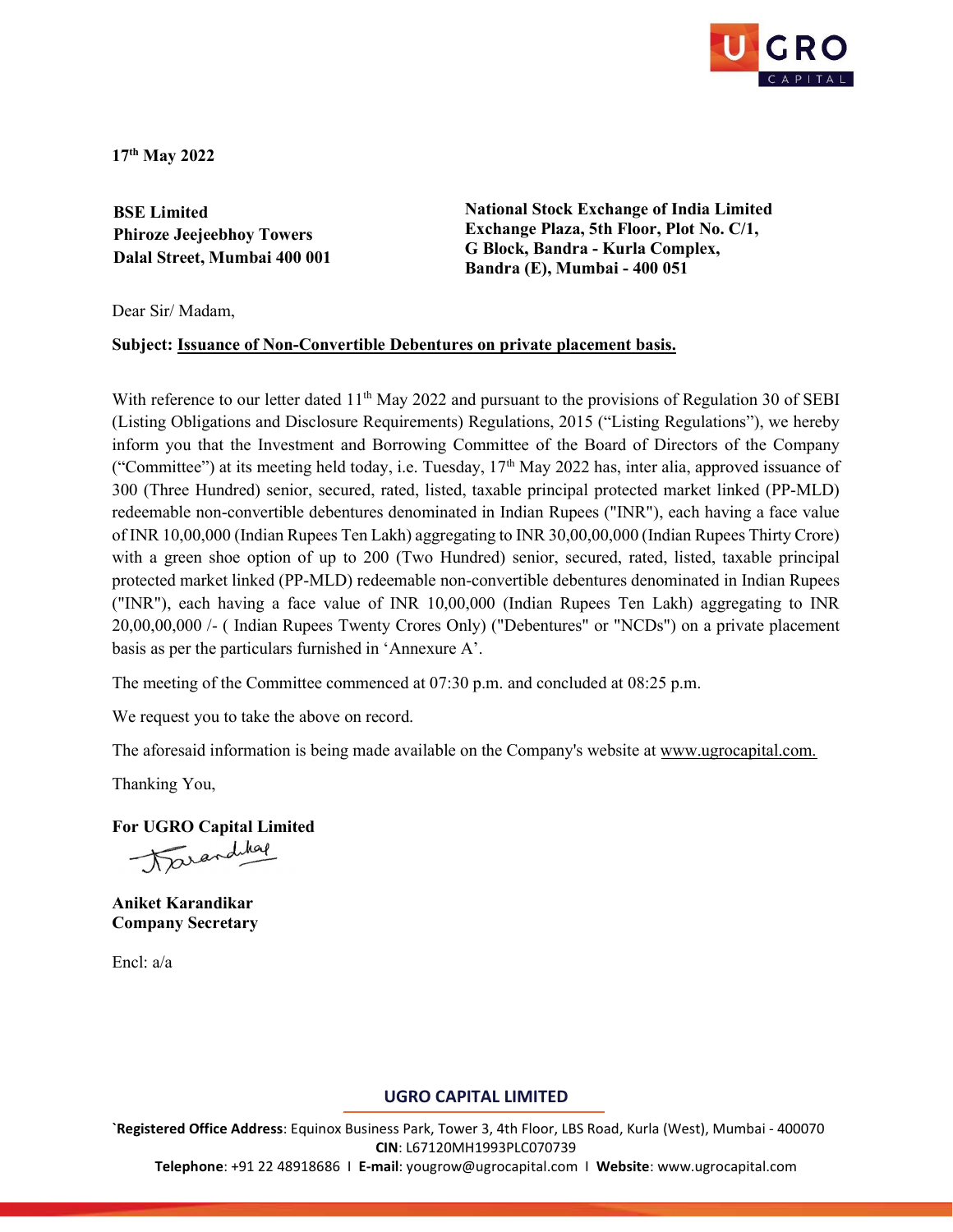

### Annexure A

| Sr.                 | <b>Particulars</b>                            | <b>Details</b>                                                                                                                                                                |                                    |                                                                                                                               |
|---------------------|-----------------------------------------------|-------------------------------------------------------------------------------------------------------------------------------------------------------------------------------|------------------------------------|-------------------------------------------------------------------------------------------------------------------------------|
| No.<br>$\mathbf{1}$ | Type of securities                            | Senior, secured, rated, listed, redeemable, taxable principal protected market linked (PP-                                                                                    |                                    |                                                                                                                               |
|                     |                                               | MLD) non-convertible debentures                                                                                                                                               |                                    |                                                                                                                               |
| $\overline{2}$      | Type of issue                                 | Private placement basis                                                                                                                                                       |                                    |                                                                                                                               |
|                     |                                               |                                                                                                                                                                               |                                    |                                                                                                                               |
| 3                   | Size of Issue                                 | INR 50,00,00,000/- (Indian Rupees Fifty Crore) (inclusive of green shoe option of INR<br>$20,00,00,000/$ -)                                                                   |                                    |                                                                                                                               |
| 4                   | Whether proposed to                           | Yes                                                                                                                                                                           |                                    |                                                                                                                               |
|                     | be listed?                                    |                                                                                                                                                                               |                                    |                                                                                                                               |
|                     | If yes, Name of Stock                         | <b>BSE</b> Limited                                                                                                                                                            |                                    |                                                                                                                               |
|                     | Exchange                                      |                                                                                                                                                                               |                                    |                                                                                                                               |
| 5                   | Tenure of instrument                          | 20 months from the Deemed Date of Allotment                                                                                                                                   |                                    |                                                                                                                               |
| 6                   | Date of allotment                             | To be decided                                                                                                                                                                 |                                    |                                                                                                                               |
| 7                   | Date of maturity                              | 20 January 2024 or such other date as may be decided                                                                                                                          |                                    |                                                                                                                               |
| 8                   | Coupon/interest                               | Coupon is linked to the performance of Underlying / Reference Index, as specified in table                                                                                    |                                    |                                                                                                                               |
|                     | offered                                       | below<br>If Yield of underlying on Final Fixing Date<br>Redemption Premium on XIRR                                                                                            |                                    |                                                                                                                               |
|                     |                                               |                                                                                                                                                                               |                                    | <b>basis</b>                                                                                                                  |
|                     |                                               | $Is < = 18\%$                                                                                                                                                                 |                                    | 9.45% XIRR                                                                                                                    |
|                     |                                               | Is $\leq$ =24% and >18%                                                                                                                                                       |                                    | 9.40% XIRR                                                                                                                    |
|                     |                                               | $Is > 24\%$                                                                                                                                                                   |                                    | $0.00\%$                                                                                                                      |
|                     |                                               |                                                                                                                                                                               |                                    |                                                                                                                               |
|                     |                                               | <b>Initial Fixing Date</b>                                                                                                                                                    | 3 days prior to Issuance Open Date |                                                                                                                               |
|                     |                                               | <b>Initial</b><br><b>Fixing</b>                                                                                                                                               |                                    | Yield Last Traded (closing) of 6.54% G-Sec 2032 as on Initial                                                                 |
|                     |                                               | Level                                                                                                                                                                         |                                    | Fixing Date, as determined in accordance with the Digital Level                                                               |
|                     |                                               | <b>Final Fixing Date</b>                                                                                                                                                      | 2 months prior to Maturity Date    |                                                                                                                               |
|                     |                                               | <b>Final Fixing Level</b>                                                                                                                                                     |                                    | Yield Last Traded (closing) of 6.54 G-Sec 2032 as on Final Fixing<br>Date, as determined in accordance with the Digital Level |
|                     |                                               |                                                                                                                                                                               |                                    |                                                                                                                               |
| 9                   | Schedule of Payment<br>of coupon/interest and | Subject to the terms of the Debenture Trust Deed, the Interest Amounts in respect of the<br>Debentures and the amounts in respect of the redemption of the Debentures will be |                                    |                                                                                                                               |
|                     | principal                                     | payable on the Final Redemption Date.                                                                                                                                         |                                    |                                                                                                                               |
| 10                  | Charge/Security,<br>if                        | A security 1.1x (One Decimal Point One Times) the value of the outstanding principal                                                                                          |                                    |                                                                                                                               |
|                     | any, created over the<br>assets               | amounts of the Debentures shall always be maintained until the redemption of the<br>Debentures ("Security Cover").                                                            |                                    |                                                                                                                               |

# UGRO CAPITAL LIMITED

`Registered Office Address: Equinox Business Park, Tower 3, 4th Floor, LBS Road, Kurla (West), Mumbai - 400070 CIN: L67120MH1993PLC070739

Telephone: +91 22 48918686 I E-mail: yougrow@ugrocapital.com I Website: www.ugrocapital.com